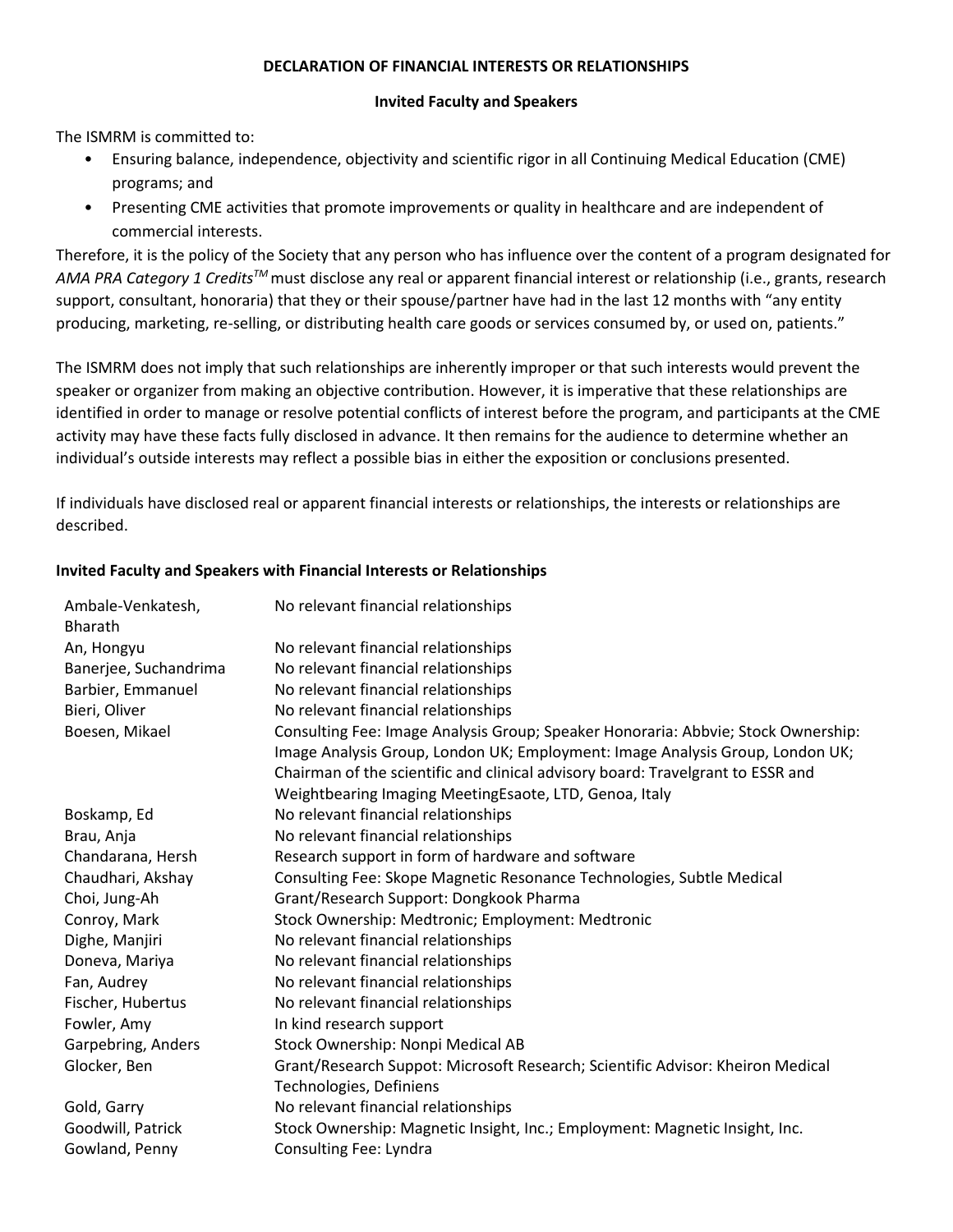Graves, Martin No relevant financial relationships Grenier, Nicolas Grant/Research Support: Guerbet, Financing ECR 2016 & 2017 Griswold, Mark No relevant financial relationships Gulani, Vikas No relevant financial relationships Haider, Masoom Grant/Research Support: Profound Medical; Consulting Fee: Bayer Harvey, Paul No relevant financial relationships Hetts, Steven Grant/Research Support: Stryker, MicroVention Terumo; Consulting Fee: Neuravi; Stock Ownership: Medina Higgins, David No relevant financial relationships Ibrahim, El-Sayed **Book Author: "Heart Mechanics. Magnetic Resonance Imaging - The Complete Guide"** Kang, Stella Employment: Wolters Kluwer Kawaji, Keigo **Research support and Consultant fees: Myocardial Solutions** Khong, Pek-Lan Speaker Honoraria: Guerbet Klomp, Dennis Grant/Research Support: Mrcoils Koch, Kevin No relevant financial relationships Kogan, Feliks No relevant financial relationships Koktzoglou, Ioannis No relevant financial relationships Laun, Frederik Grant/Research Support: HQ Imaging Leussler, Christoph No relevant financial relationships Li, Debiao No relevant financial relationships Lustig, Michael Stock Ownership: InkSpace Imaging Ma, Dan No relevant financial relationships MacKay, James No relevant financial relationships Macura, Katarzyna Grant/Research Support: Profound Medical Corp Martinoli, Carlo Consulting Fee: Pfizer McGivney, Debra No relevant financial relationships McMahon, Michael Stock Ownership: SenCEST LLC McWalter, Emily No relevant financial relationships Meyer, Craig No relevant financial relationships Miller, Jack Grant/Research Suppot: Novo Nordisk Moonen, Chrit Grant/Research Support: Profound Medical Morana, Giovanni No relevant financial relationships Mori, Susumu Grant/Research Suppot: AnatomyWorks; Consulting Fee: AnatomyWorks Employment: AnatomyWorks Nael, Kambiz Medical Advisory Board: Olea Medical Nagel, Armin Michael No relevant financial relationships Obruchkov, Sergei Grant/Research Support: Superconducting Systems Inc. Ohno, Yoshiharu Grant/Research Support: Canon Medical Systems Corporation O'Regan, Declan Grant/Research Support:NVidia Overall, William Stock Ownership: HeartVista, Inc; Employment: HeartVista, Inc Oz, Gulin Grant/Research Support: Takeda Pharmaceuticals, Inc., NeuroVia, Inc. Pauly, John Consulting Fee: HeartVista, Subtle Medical; Consulting Member: Technical Advisory BoardHeartVista; Ownership Interest: HeartVista Pedoia, Valentina No relevant financial relationships Pipe, James No relevant financial relationships Pruessmann, Klaas Grant/Research Support: Skope Magnetic Resonance Technologies, Research funding within a public-private grant scheme (Swiss Commission for Technology and Innovation)ShareholderI am a co-founder and shareholder of Gyrotools LLC and Skope Magnetic Resonance Technologies AG. Reeder, Scott Stock: Calimetrix LLC, Reveal Pharmaceuticals, Elucent Medical Rimola, Jordi Grant/Research Support: Robarts Clinical Research; Consulting Fee: Takeda; Speaker Honoraria: Abbvie Roemer, Peter No relevant financial relationships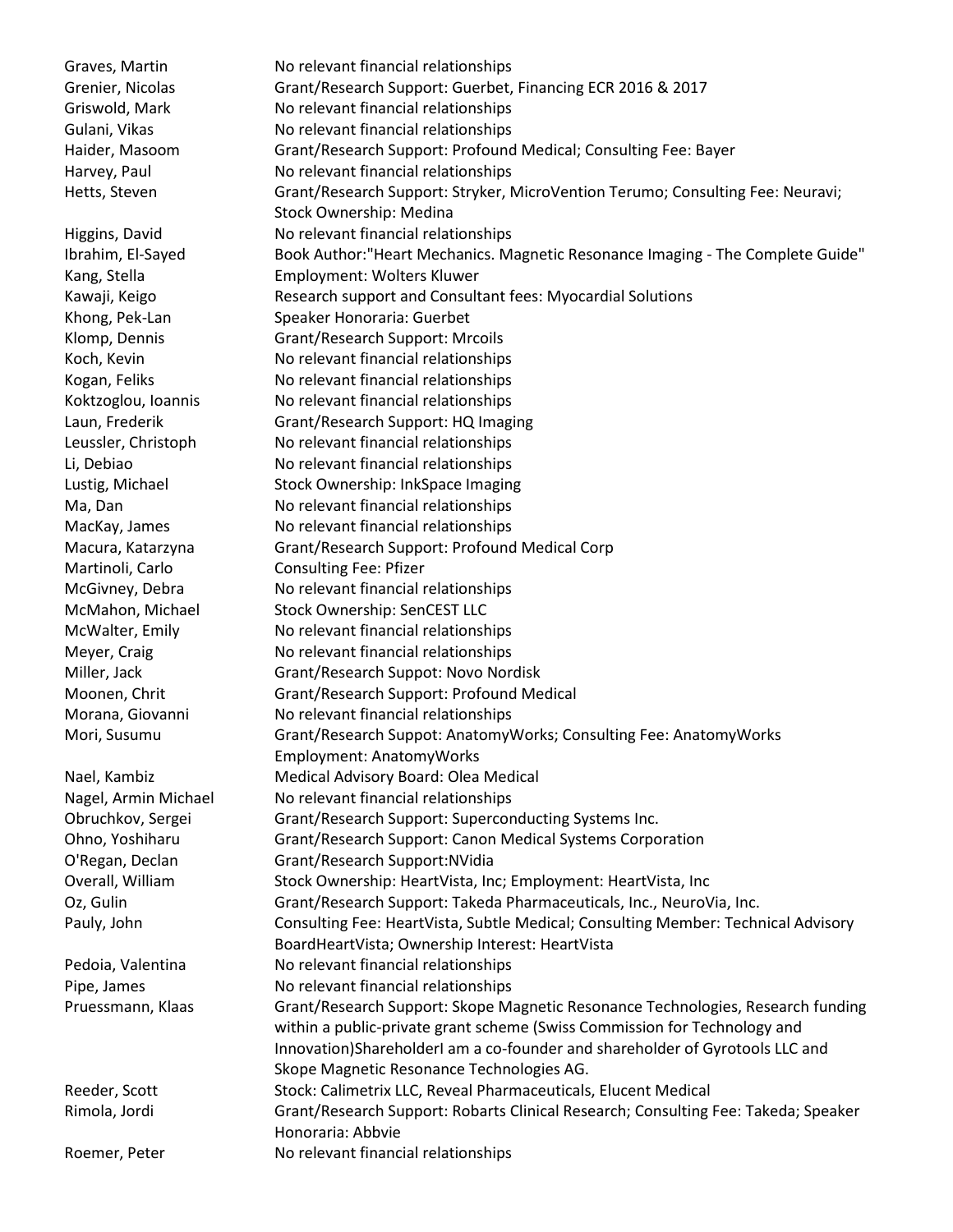Rueckert, Daniel Stock Ownership: IXICO Runge, Val Grant/Research Support: Guerbet Sabate, Juan No relevant financial relationships Sampath, Smita Employment: Merck Sharp and Dohme Santos, Juan Stock Ownership: HeartVista, Inc. Sardanelli, Francesco Support for meeting participation, Honoraria for Advisory Board and Breast Academy partecipation, Grant/Research: Real Imaging ltd Schweser, Ferdinand Grant/Research Support: Goodwin Procter LLP Seiberlich, Nicole No relevant financial relationships shankaranarayanan, ajit Ownership Interest: HealthLytix, equity; Employment: HealthLytix Shepherd, Timothy Grant/Research Support: BrainLab AG Skare, Stefan No relevant financial relationships Sourbron, Steven Grant/Research Support: Innovative Medicines Initiative Stang, Pascal Consulting Fee: Procyon Engineering; Employment: Google / Alphabet Sutton, Bradley Grant/Research Support: Abbott Nutrition Szczepankiewicz, Filip Grant/Research Suppot: Random Walk Imaging AB (formerly CR Development) Takahara, Taro Grant/Research Support: PixSpace Tang, An Grant/Research Support: Imagia Taoka, Toshiaki No relevant financial relationships Taouli, Bachir Grant/Research Support: Guerbet, Bayer; Consulting Fee: Median technologies Taviani, Valentina No relevant financial relationships Tempany-Afdhal, Clare Grant/Research Suppot: InSightec Inc, Gilead Sciences; Consulting Fee: Profound medical; Stock Ownership: Sprinkbank pharmaceuticals, TRIO Twieg, Michael No relevant financial relationships Uecker, Martin Employment: Max-Planck Innovation GmbH van Beek, Edwin Grant/Research Support: QCTIS Ltd; Consulting Fee: Aidence van den Berg, Cornelis Minority shareholder: MRCode b.v. van den Brink, Johan No relevant financial relationships van Ginneken, Bram Grant/Research Support: Thirona, Delft Imaging Systems; Consulting Fee: Thirona; Stock Ownership: Thirona; Employment: Delft Imaging Systems Vasanawala, Shreyas Grant/Research Supporters: Arterys Voets, Natalie Co-investigator on an Investigator-initiated grant: Medtronic Warntjes, Marcel Stock Ownership: SyntheticMR; Employment: SyntheticMR Waterton, John Employment: Bioxydyn Ltd Wech, Tobias No relevant financial relationships Wieben, Oliver No relevant financial relationships Wu, Ona Consulting Fee: Penumbra; Royalty and licensing fees: General Electric, Olea Medical, Imaging Biometrics Yuan, Chun No relevant financial relationships Zaitsev, Maxim Grant/Research Support: KinetiCor Inc. Zhou, Xiaohong Joe Grant/Research Support: Abbvie, Inc.; Consulting Fee: Horizon Medical Physics Services

## **Invited Faculty and Speakers without Financial Interests or Relationships**

| Abe, Osamu         | Altbach, Maria    | Barth, Markus        | Benders, Manon     |
|--------------------|-------------------|----------------------|--------------------|
| Adler, Ronald      | Anderson, Ariana  | Bastiaansen, Jessica | Bennett, Kevin     |
| Aggarwal, Manisha  | Andreisek, Gustav | Bathen, Tone         | Bilgic, Berkin     |
| Aida, Noriko       | Andronesi, Ovidiu | Beets-Tan, Regina    | Bissell, Malenka   |
| Akcakaya, Mehmet   | Artemov, Dmitri   | Beltran, Luis        | Bizzi, Alberto     |
| Aksit Ciris, Pelin | Barentsz, Jelle   | Bencardino, Jenny    | Block, Kai Tobias  |
| Albert, Mitchell   | Bartelle, Ben     | Bendahan, David      | Blockley, Nicholas |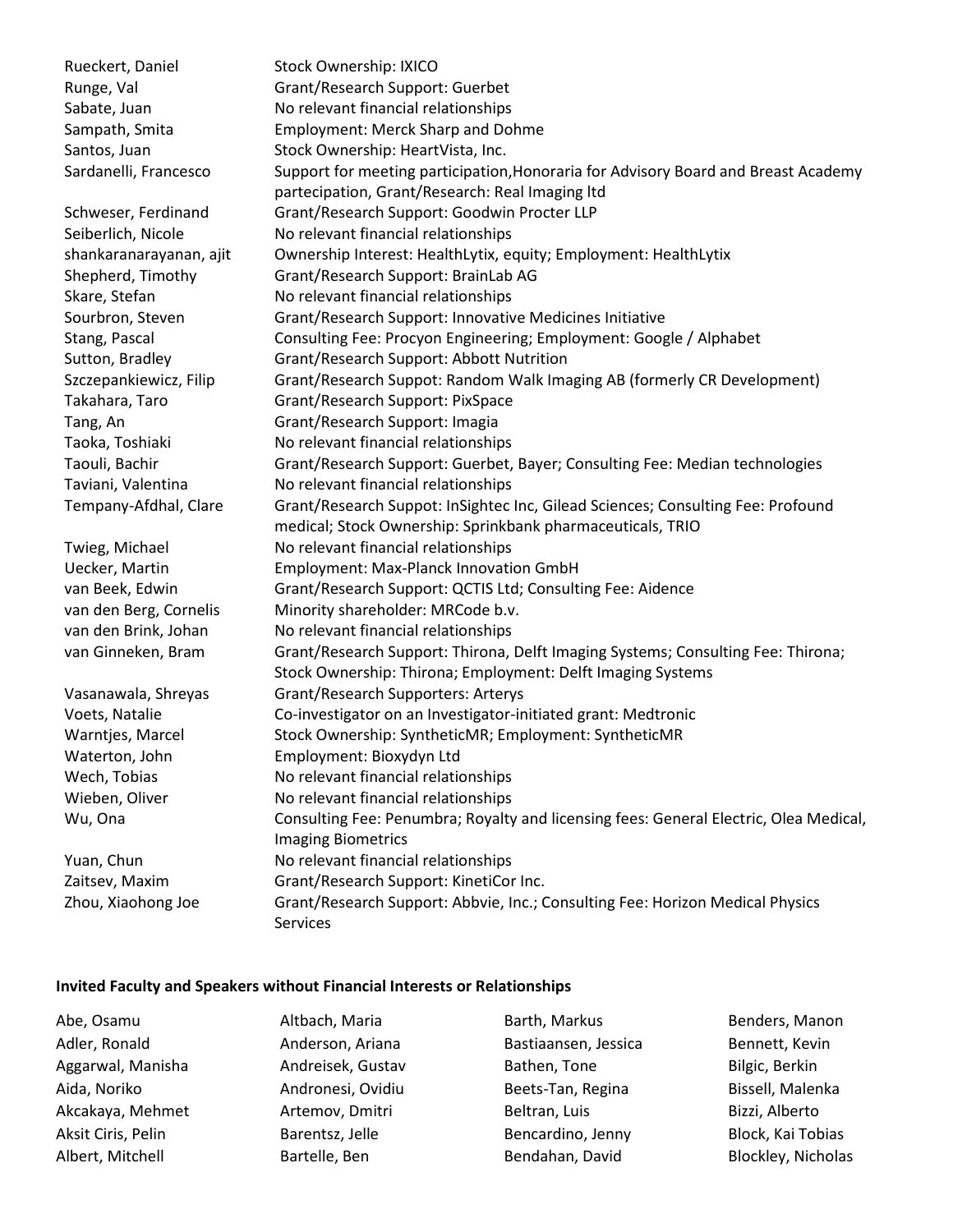Bluml, Stefan Boer, Vincent Boesch, Chris Bogner, Wolfgang Botnar, René Boulant, Nicolas Bowtell, Richard Branzoli, Francesca Breuer, Felix Buchanan, Charlotte Bucknor, Matthew Budde, Matthew Cabral, Horacio Campbell-Washburn, Adrienne Carbone, Iacopo Casas, Belén Cercignani, Mara Chan, Kannie WY Chang, Gregory Chappell, Michael Chen, J. Jean Chen, Cheng-Yu Chen, Karen Childs, David Choi, Seung Hong Choyke, Peter Christen, Thomas Cloos, Martijn Colen, Rivka Cornud, Francois Croisille, Pierre Dai, Weiying Daldrup-Link, Heike de Graaf, Robin De Zanche, Nicola deSouza, Nandita Dharmakumar, Rohan Dhollander, Thijs Dickie, Ben Do, Kinh Gian (Richard) Erickson, Bradley Etzel, Robin Fan, Zhaoyang Fessler, Jeffrey Finsterbusch, Jürgen Francis, Susan François, Christopher Froeling, Martijn

Frost, Robert Fukukura, Yoshihiko Fütterer, Jurgen Gallichan, Daniel Geethanath, Sairam Glasser, Matthew Glastonbury, Christine Glunde, Kristine Gochberg, Daniel Goerke, Ute Goyal, Manu Grant, Patricia Gudino, Natalia Hammernik, Kerstin He, Yong Henningsson, Markus Hillenbrand, Claudia Hodgson, Richard Holdsworth, Samantha Hori, Masaaki Huang, Hao Huang, Susie Huang, Xiaoqi Hussain, Shahid Hynynen, Kullervo Ianus, Andrada Ibrahim, Tamer Ippolito, Joseph Ivanov, Dimo Jäger, Hans Rolf Jensen, Jens Jerschow, Alexej Jespersen, Sune Jezzard, Peter Jha, Reena Johansen-Berg, Heidi Jung, Bernd Jungmann, Pia Kakeda, Shingo Kalb, Bobby Kallehauge, Jesper Keenan, Kathryn Keil, Boris Keshari, Kayvan Kimbrell, Vera Kjaer, Andreas Knoll, Florian Koh, Dow-Mu Korngold, Elena

Korogi, Yukunori Korosec, Frank Kroboth, Stefan Kwong, Raymond Ladd, Mark Lammentausta, Eveliina Law, Ian Leyendecker, John Liang, Zhi-Pei Liew, Charlene Lim, Kelvin Liu, Thomas Liu, Peiying Loeffler, Ralf Lowe, Mark Lui, Su Lutz, Amelie Madelin, Guillaume Madore, Bruno Mallett, Susan Malloy, Craig Maly Sundgren, Pia Mao, Hui Mikkelsen, Irene Mulder, Willem Mullins, Paul Murphy, Kevin Nayak, Krishna Neeman, Michal Neuner, Irene Nikolaou, Konstantin Nougaret, Stephanie Novikov, Dmitry Ohzeki, Masayuki Orzada, Stephan Otazo, Ricardo Park, Mi-Suk Parkinson, Ben Partridge, Savannah Pathak, Arvind Pautler, Robia Pock, Thomas Polimeni, Jonathan Port, John Povazan, Michal Power, Jonathan Price, Julie Prieto, Claudia Qin, Qin

Rajapakse, Chamith Ramanujam, Nimmi Raptis, Constantine Ray, Kevin Raya, José Rice, Curt Ringstad, Geir Rispoli, Joseph Rockall, Andrea Roditi, Giles Rokem, Ariel Ronen, Itamar Rosen, Matthew Rosenberg, Zehava Scheeringa, Rene Schiff, Steven Schmidt, Rita Schmidt, Rita Schmitter, Sebastian Schneider, Jürgen Scott, Andrew Siauve, Nathalie Sitch, Alice Smith, Seth Smits, Marion Sosnovik, David Sotiropoulos, Stamatios Stapf, Siegfried Stenger, V. Andrew Stinson, Eric Stockmann, Jason Stoeck, Christian Stokes, Ashley Stuber, Matthias Sung, KyungHyun Sweeney, John Taylor, Andrew Terpstra, Melissa Thomas, Michael Albert Thurnher, Majda Tijssen, Rob Togao, Osamu Toms, Andoni Torriani, Martin Trattnig, Siegfried Ugurbil, Kamil Valette, Julien Vallières, Martin Valsasina, Paola